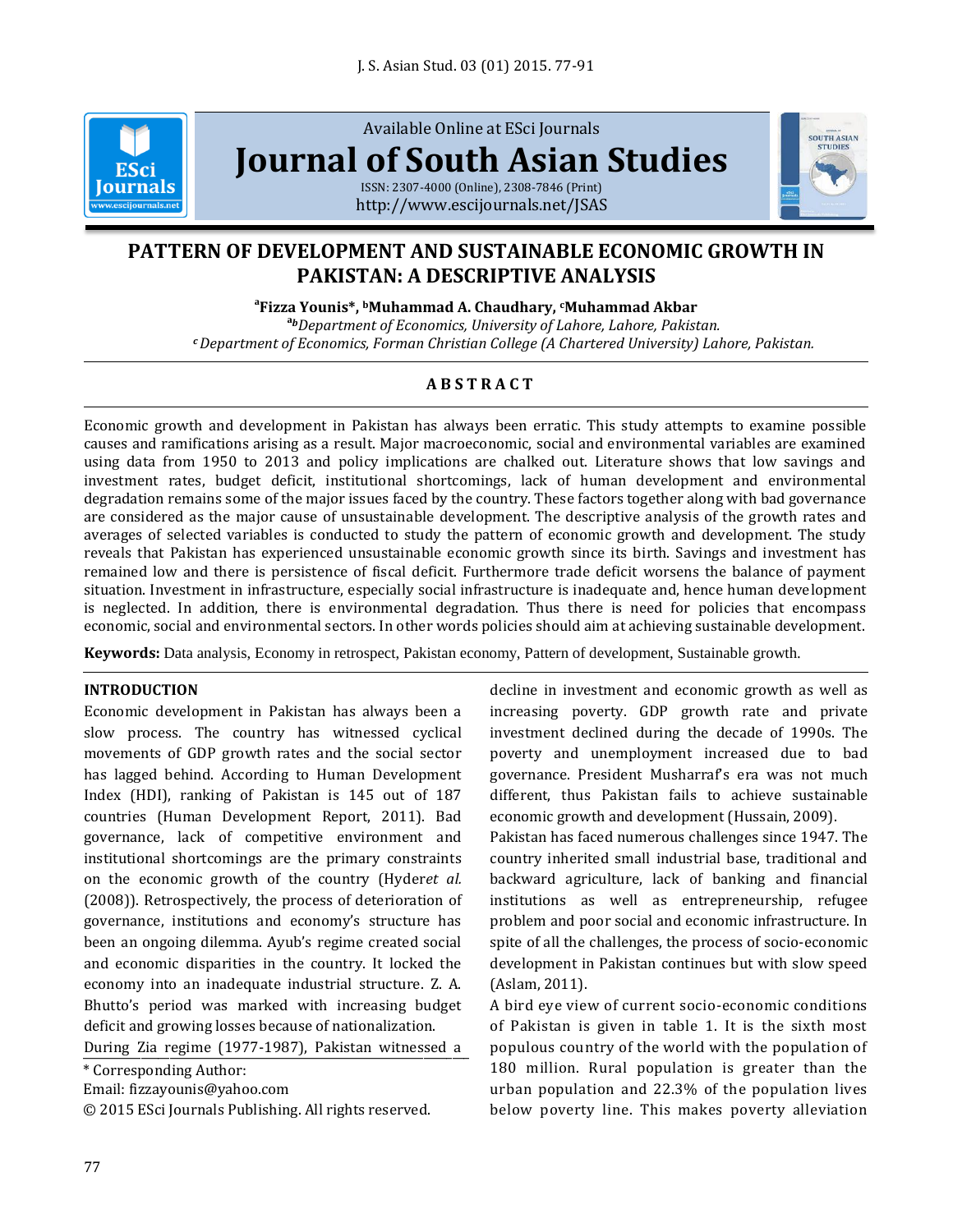one of most important objectives of the development process. At present the economic outlook of the country is bleak. GNP per capita is only \$1372 and inflation rate 10.8%. Real GDP growth rate was 7.5% in 2004. After the world financial crisis (2008) it Table 1. Pakistan: Economic and Social Indicators (2012). declined to 1.7% (2009) and now it is only 3.7% (2012). The public debt also increased after 2008, from 55.5 % of GDP in 2007 to 58.1% in 2009. It now stands at 59.4% of GDP (Pakistan Economic Survey, 2010-11, 2011-12 & 2012-13).

| GNP per capita (US \$)      | 1372     | Population Growth Rate (%)         | 2.03  |
|-----------------------------|----------|------------------------------------|-------|
| Real GDP growth rate (%)    | 3.7      | Labor Force participation rate (%) | 32.83 |
| National Savings (% of GDP) | 10.7     | Infant Mortality rate (per 1000)   | 69.0  |
| Total Investment (% of GDP) | 12.5     | Total Fertility Rate (TFR)         | 3.4   |
| Inflation rate (CPI)        | 10.8     | Crude Birth Rate (per 1000)        | 27.2  |
| Fiscal Deficit (% of GDP)   | 5.0      | Crude Death Rate (per 1000)        | 7.2   |
| Trade balance (Million \$)  | $-12683$ | Pop. Living below poverty line (%) | 22.3  |
| Population (Million)        |          | Life Expectancy at Birth (Years)   |       |
| Rural                       | 113.16   | Male                               | 64.3  |
| Urban                       | 67.5     | Female                             | 66.1  |
|                             |          |                                    |       |

Source: Pakistan Economic Survey, 2012-13.

In addition to financial resource constraint and insufficient infrastructure investment there are also limitations posed on economic growth because of the shortage of natural resources and destruction of environment, as was pointed out by Club of Rome many years ago (Anderson *et al*., 2003). It is this particular reason that makes sustainable development one of the important topics in modern economics and it has become a goal in development strategies of many countries. Today importance is being given to environmental concerns while mapping out the policies for developing countries because of the linkage between the two. There is no universal definition of sustainable development but the widely accepted definition is by Brundtland Commission (1987) which states that it is *"the development that meets the needs of present generations without compromising the ability of future generations to meet their needs."* In other words to achieve sustainable development a country must balance its social, economic and environmental objectives or needs for future, while making decisions today. According to another definition the sustainable development means *"improving the quality of human life while living within the carrying capacity of supporting ecosystems"* (IUCN; UNEP; WWF, 1991).

Sustainable development means that the economic activities should not be extended farther than the level of maintenance of man-made and natural capital stock will permit (United Nations Statistical Office (1992)). The investment in social and economic infrastructure and its maintenance can bring us closer to the goal of achieving sustainable economic growth as it will increase economy's potential for growth along with preserving the environmental resources (e.g. by building dams, roads, wind mills, developing infrastructure for the availability of safe drinking water etc).

In Pakistan, savings and investment remain low on one hand. On the other hand, there is poverty (table 1) which is an important cause and effect of environmental degradation. According to environmental performance index (EPI), Pakistan's rank is 120 and the Trend EPI rank is 72. Pakistan's environmental performance has shown little to no improvement over the last decade, as EPI rank was 123 and EPI trend rank was 72 in 2000 that shows weak performance. Similarly, GAIN index shows ranking of Pakistan as 140<sup>th</sup> with the score 48.5 and the trend is decreasing instead of improving. Vulnerability rank is 133 and readiness rank is 156. It makes Pakistan 21st most vulnerable to climate change and 56th least ready country to improve resilience.

Hussain (1988) outlines some important issues regarding Pakistan's economy which had been a hindrance in achieving economic sustainability. It is argued that the economic growth in Pakistan could not be sustained when domestic savings, export growth, debt servicing expenditure and energy export bill are performing badly. The result was budget shortfall and balance of payment deficit. Fragile economic structure, poverty, unemployment, child labor, energy crisis and environmental degradation were argued to be the hurdles in the path of sustainable development. Policies were recommended to achieve the goal of sustainable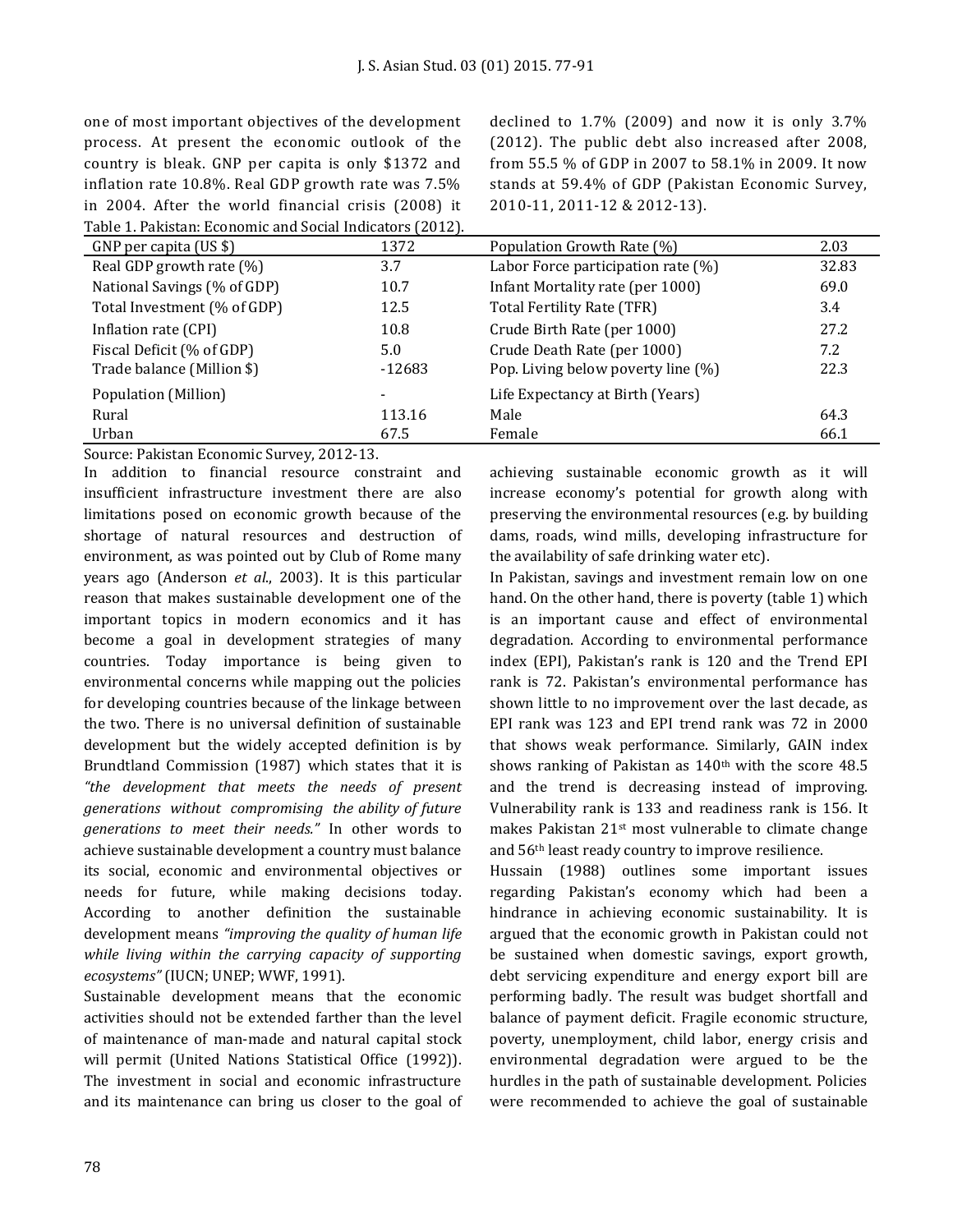development one of which was investment in infrastructure development, especially in energy production.

In another study, Hussain (2009) discusses the process of deterioration of governance institutions and economy's structure concluding that the policies followed in Ayub's regime created social and economic disparities on one hand and locked the economy into an inadequate industrial structure on the other. Z. A. Bhutto's period was marked with increasing budget deficit and growing losses because of nationalization. During the Zia regime (1977-1987), Pakistan witnessed decline in investment and growth side by side an increasing poverty. In 1990s the growth rates as well as private investment declined, while poverty and unemployment increased due to bad governance. President Musharraf's era was not much different thus Pakistan's fails to achieve sustainable economic growth.

# **REVIEW OF LITERATURE**

Pakistan's growth experience since 1947 to 2007 has also been studied by Husain (2010). It chalks out some of the achievements as well as failures and proposing policies to make growth sustainable for the future. According to the study, the growth experience of Pakistan shows that GDP growth is associated with the growth of total factor productivity (TFP), adequate investment in human capital would have ensured higher per capita income, pattern of growth to pre-poor can be influenced by public policies and that the inequality and regional disparities have increased regardless of the economic performance. Some of the prerequisites for better economic performance are political stability, strong institutions and investment in infrastructure and human capital.

Similarly McCartney (2011) has overviewed the factors affecting economic growth in Pakistan since independence utilizing the methodology of case study. The purpose was to verify the common belief that Pakistan's economy is influenced by external factor rather than domestic forces. The results show that the "dependant" Pakistan belief is misplaced and the economic growth is driven my domestic forces rather than global. The paper has identified five broad episodes of stagnation and growth, three of growth and two of stagnation, and although the growth episodes of Ayub and Musharraf's era does weakly support dependency hypothesis the whole story is different and domestic policy and governance reforms are the factors effecting growth most. Although the case study methodology has no formal method for the selection of case study the paper argues that it has allowed greater attention to be given to the causal mechanism linking policy and growth, furthermore, there is little correlation between growth rates across time periods in LCDs (evidence is given for India), therefore, case study methodology can be used but it would have been more appropriate if correlation between growth rates across time periods was analyzed for Pakistan.

Iqbal and Zahid (1998) examined the impact of some important macroeconomic variables on the economic growth of Pakistan over the period of 1956 to 1996. Multiple regression analysis is utilized for that purpose. Simple growth equations are used and the variables which are included follow regressions of Easterly (1993) and Barro (1991). Empirical results show that primary education, physical capital and trade openness has positive impact on economic growth where as budget deficit and external debt has negative impact on the economic growth. Furthermore, it is suggested that longrun growth-oriented policies are needed for sustainable growth. The development of said key variables is also examined over time which shows the need for the development of human and physical capital, as well as, the mobilization of domestic resources.

Sherani (2008) has also overviewed the macroeconomic conditions prevailing in the country concluding that Pakistan's imbalances are the result of wrong priorities and the flawed policies rather than exogenous factors. It is argued that the need of the hour is to introduce policies which will help the economy to deal with both the short-run hardships and the long-run sustainability. If the issue of macroeconomic stability is ignored then investment and growth will slow down and ultimately poor will be affected adversely.

Another study by Qayyum *et al.* (2008) has tried to determine the binding constraint on economic growth for Pakistan by utilizing decision tree methodology, following Hausmann *et al.* (2005). The analysis indicates that three binding constraints are poor governance, weak institutional framework and lack of competitive environment. They ruled out low savings rate as a constraint to economic growth because of low interest rates on savings. The decision tree methodology has several advantages but it can give bias results when the outcomes are linked and the data include categorical variables, therefore, these results should be interpreted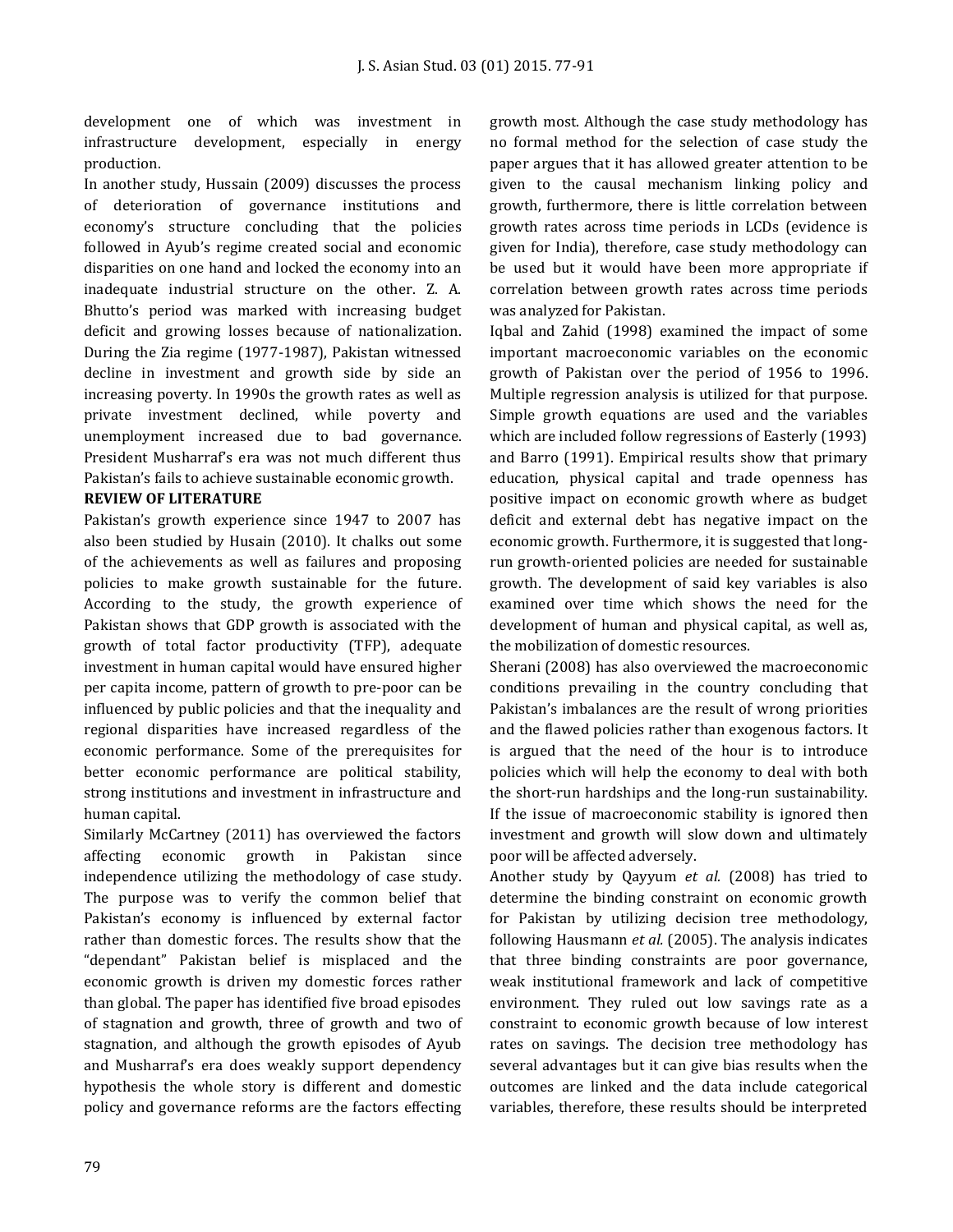with caution.

Qureshi *et al.* (2010) have analyzed the impact of political instability on economic development taking the annual time series data for the years 1971-2008 and the results show a negative relationship between the two. It is concluded that for the long-run sustainability and prosperity of the country a stable political setup is a prerequisite. Political instability index is constructed using principal component technique and traditional variables are utilized to measure the economic development. Simple OLS technique is used for the analysis, which although is often used for time series analysis, is more appropriate for cross-section data rendering it inefficient (Simonoff, 2011). Still the study is a contribution to meager amount of literature on political instability and economic development in Pakistan.

There have been evidence that openness and integration with other countries is not conducive for Pakistan's economic growth. Ahmed and Khan (2008) studied the possible economic impact of the integration of Pakistan with South-East Asian countries concluding that it will not be sustainable for Pakistan. Empirical evidence show that in Pakistan (from 1987-2007) inflation has been above 4% per annum and exchange rate has been moderately volatile. The world wide trade share of the country is 0.2%. Pakistan has 10% of the region's population whereas its contribution to GDP is only 6%. Furthermore, there the long-run economic growth is unsustainable and short-run macroeconomic instability is prevailing in the country. Possible policy measures which could help improve the situation include, increasing investment in human capital, focusing on skill development in the labor market and promoting technological and managerial innovations. In their study Shahbaz *et al* (2008) analyzes the macroeconomic determinants of sustained growth after the Structural Adjustment Program (SAP). The results show that SAP has failed to achieve its objectives. It reveals that inflation and trade-openness have negative effect upon economic growth while remittances and domestic investment have positive impact on growth in Pakistan. Some variables were not included in the study because of non-availability of the data. Therefore it would be useful to conduct more comprehensive study to find out the impact of other important macroeconomic variables on economic growth.

Comparative studies have also been done using data

from various countries and finding the factors affecting the pattern of economic growth and development. Berg *et.al* (2008) have identified the structural breaks in economic growth of 140 countries using an extension of Bai and Parro's (1988, 2003) approach and analyzed some economic and political characteristics which seem to make economic growth sustainable. The results show that growth duration is significantly related to the equality and income distribution in the country, export orientation, democratic institutions and macroeconomic stability.

Syrquin and Chenery (1989) studied the long-run pattern of development from 1950-1983, using panel data from 108 countries. This study tried to determine the structural changes in the economy by focusing on the processes of resource allocation. It concluded that level of development is associated with the structure of the economy and the structural change can be explained by the transformation of economy from agriculture to industrial economy with high income. Furthermore, the pattern of development varies over time depending on the exogenous factors influencing the structural change at micro-level. The degree of trade openness also affects the pattern of structural change and the results suggested that the higher level of trade openness achieved better performance. Alam*et al.* (2007) have investigated the impact of population growth, urbanization, economic growth and energy intensity on environmental degradation in Pakistan. The paper analyzes the impact of all these variables on sustainable economic growth as well. The paper argues that for sustainable development, the environmental degradation must not increase but it should decrease with time. Results show that development depends upon energy use and resulting  $CO<sub>2</sub>$  emission. It has significant positive effect on economic growth. The urbanization and population growth also increases the process of environmental degradation and decrease development in the long-run.

It can be concluded from literature review that economic development in Pakistan has been less than satisfactory over the years. The country succeeds in achieving economic growth but it is not sustainable and it is in spurts. Various studies are conducted over the years to identify the reasons behind unsustainable growth. Many conclude that inefficient policies and corruption are among the most important reasons. Different studies utilize data of different set of variables some focus on the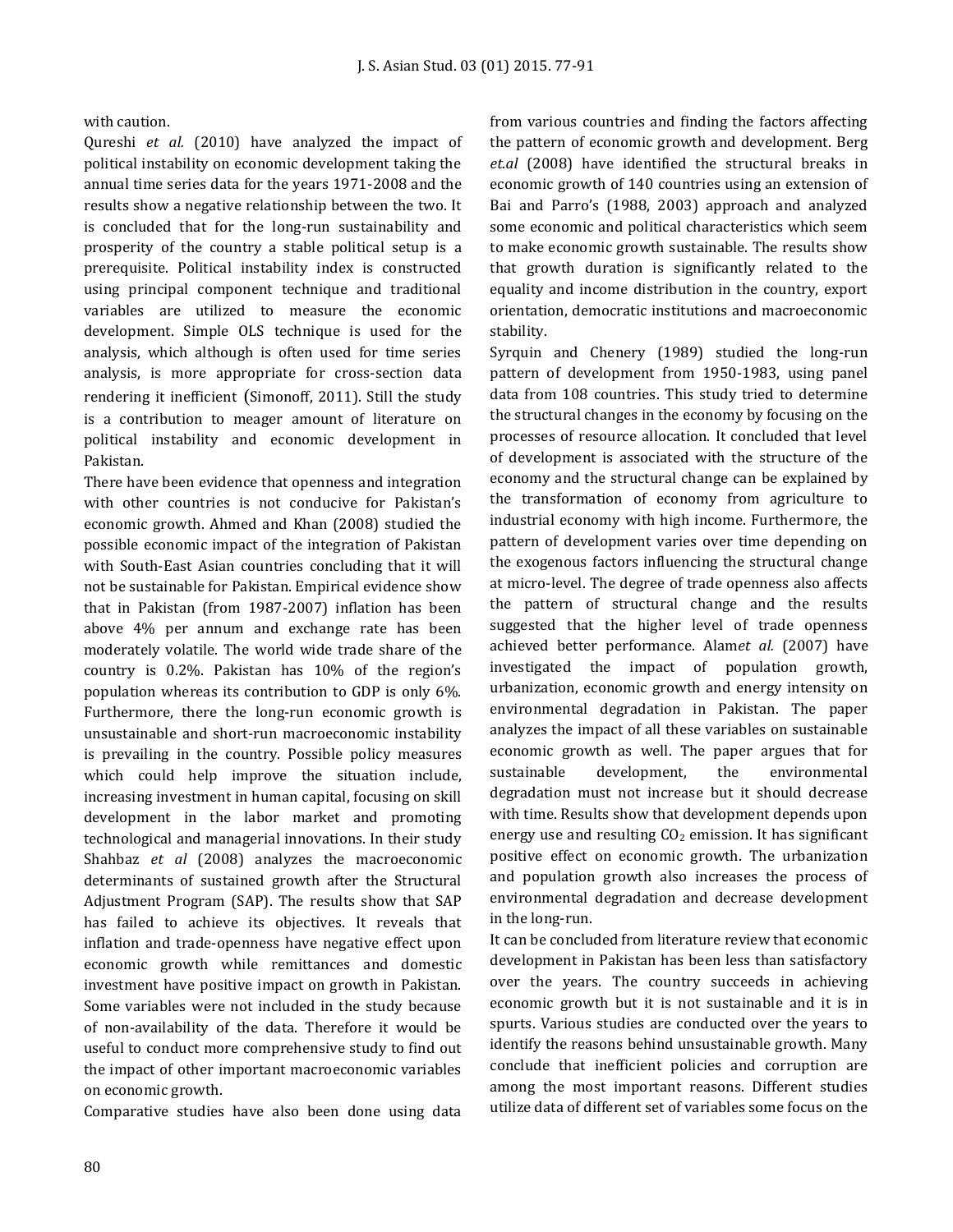political and institutional inefficiencies others on the degree of trade openness. This study has also made an attempt to determine the underlying variables which can bring economy towards the path to sustainability and prosperity.

#### **MATERIALS AND METHODS**

The pattern of development is a descriptive analysis. Major macro-variables are used for the analysis purpose. It is a horrendous task to select macro-level variables for studying pattern of development, as an array of indicators is available. Only the most relevant variables are selected in this study to keep the discussion precise. Growth rates are used in order to study overall economic performance. Growth rates are helpful to analyze the general direction and magnitude of economic growth. The GDP, GNP, GDP per Capita, population, agricultural, industrial and services sectors growth rates are used.To compare economic performance over the years, rates of

Table 2. Data Sources.

investment and savings are used. Taking data in percentage form makes it easier to make comparisons. It gives more information then raw data. In addition to this the study uses various indices related to human development to overview country's position in the global economy, as well as, its potential for further development. The infrastructure data is also analyzed to study the pattern of infrastructure development. The study uses water and sanitation data,  $CO<sub>2</sub>$  emission, forest density and natural resource rent to analyze environmental degradation in the country. All the variables are taken in real terms. In case of nonavailability, the data is converted into real terms by dividing GDP deflator with base year 1999-2000. The data sources are given in table 2. Data is collected from various different sources. In case variables are not available from the same data source, they are compiled using different sources.

| Data Source/Year                                               | Published By                                                               | Variables                                                                                                                                                                                                                                                                                            |
|----------------------------------------------------------------|----------------------------------------------------------------------------|------------------------------------------------------------------------------------------------------------------------------------------------------------------------------------------------------------------------------------------------------------------------------------------------------|
| Economic Survey of<br>Pakistan (2011-12 &<br>2012-13)          | Ministry of Finance,<br>Government of<br>Pakistan                          | National Accounts, Mobile Subscribers, Internet Users, Telephone<br>Lines, Educational Institutes, Health Establishments, Direct Tax,<br>Number of Post Offices, Cargo Handled at Sea Ports                                                                                                          |
| Handbook of<br>Statistics on<br>Pakistan Economy<br>(2010)     | State Bank of<br>Pakistan                                                  | National Accounts, Sectoral Shares in Gross Domestic Product, Gross<br>Investment, NERI, Private Investment, Gross Total Investment,<br>Foreign Direct Investment, Balance Of Payment, Educational<br>Institutes, Health Establishments, Electricity Generation & Generation<br>Capacity, Direct Tax |
| 50 Years of Pakistan<br>in Statistics (1998)                   | Pakistan Buearue of<br>Statistics.<br>Government of<br>Pakistan            | Population, Labor Force, Crude Birth Rate, Crude Death Rate,<br>Population Growth Rate, Railway Route, Road Length, Air Transport,<br>Number of Post Offices, Cargo Handled at Sea Ports, temperature at<br>selected Centers                                                                         |
| Pakistan Statistical<br>Yearbook (2007 &<br>2011)              | Pakistan Buearue of<br>Statistics.<br>Government of<br>Pakistan            | Population, Labor Force, Crude Birth Rate, Crude Death Rate,<br>Population Growth Rate, Railway Route, Road Length, Air Transport                                                                                                                                                                    |
| Asian Development<br>Bank, Online<br>Database System<br>(2012) | Asian Development<br>Bank                                                  | Population Density, Forest Area (percentage of total land area)                                                                                                                                                                                                                                      |
| <b>World Bank</b><br>Indicators (2013)                         | The World Bank,<br>Available at<br>http://data.worldba<br>nk.org/indicator | Sectoral Growth Rates, Domestic Savings Rate, Private Savings Rate,<br>CO <sub>2</sub> Emission, Net Natural Resource Rent, Interest Rate, Energy,<br>Mineral, Net Forest and Natural Resources Depletion, Adjusted<br>Savings, Particulate Emission Damage, Consumption of Fixed Capital            |
| Human<br>Development Report<br>(2011 & 2013)                   | <b>United Nations</b><br>Development<br>Programme                          | Education Index, Health Index, Income Index, Human Development<br>Index                                                                                                                                                                                                                              |

Source: Self compiled by the authors.

By studying the pattern of development not only past performance of the country is unveiled but also the

future prospects are revealed. It provides a guideline for policy makers. It facilitates them with the knowledge to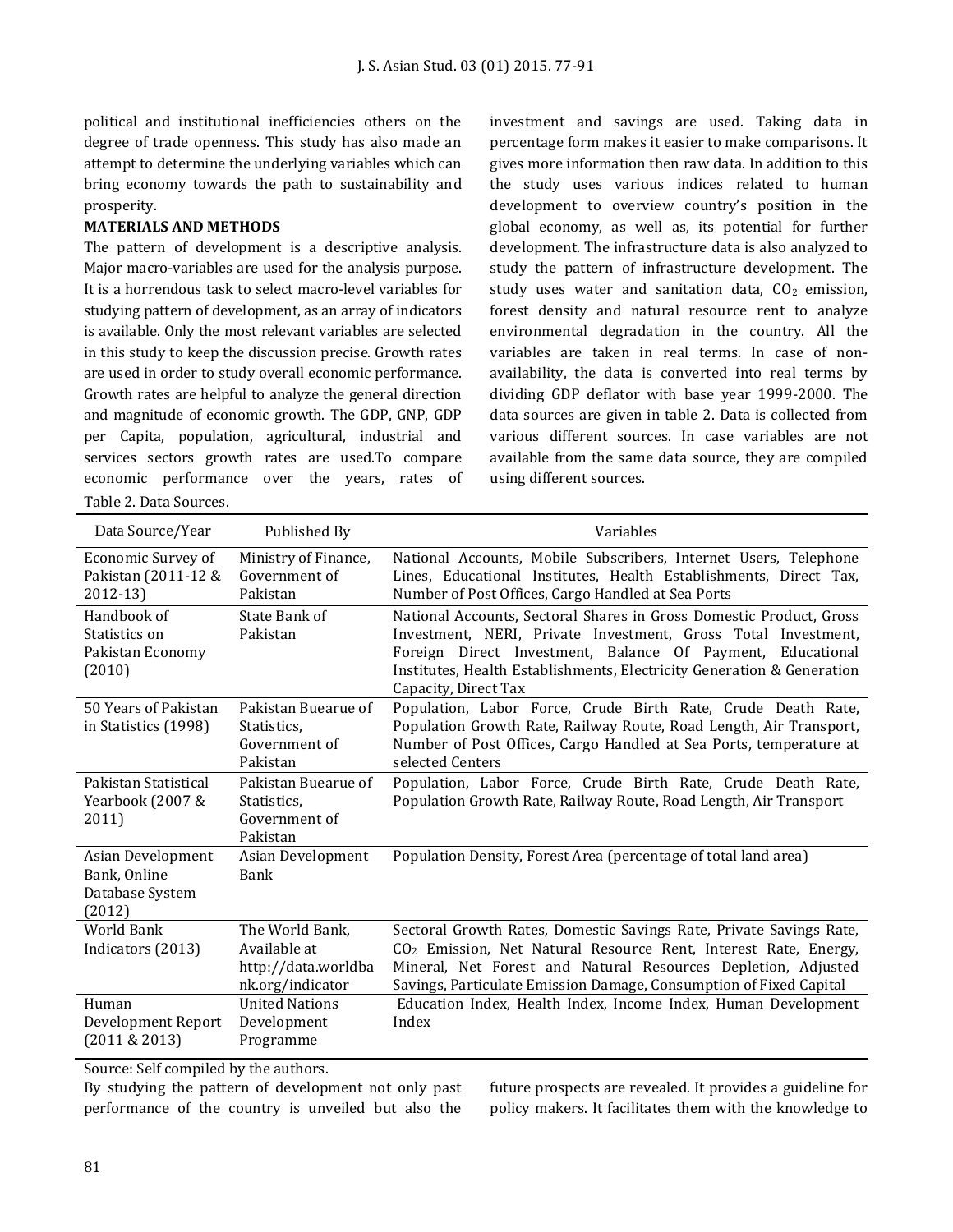avoid mistakes of the past. Sustainable development encompasses all the sectors of economy. It shows the importance of preserving the natural environment and resources to meet future human needs. In other words it balances the present as well as future needs of a country. To study the pattern of development in Pakistan the study analyzes the trends of all the important indicators of social and economic development, using data from 1950-2013.<sup>i</sup> Indices, graphs, growth rates, averages etc. are used for that purpose. In order to get more information from the data, five year averages are taken. To make the comparison more comprehensive, different aspects of development are studied.

# **RESULTS AND DISCUSSION**

At the time of its birth the natural and human resources were underdeveloped in Pakistan. There was neither any industrial base nor skilled labor available. The first decade was a struggle to overcome the challenges which country faced after independence. In spite of this, the early decade was the decade of rapid industrialization. Average GDP growth rate during the first decade remained low at 3.1%, agriculture and industrial growth rates were 1.4% and 9.1% respectively. Inflation was 2.5% and it was perhaps the only time when there was fiscal surplus of 2.2% of GDP. During the second decade, efforts were made to build the institutions which contribute to the economic growth of the country. The economic policies followed during this time period focused on the improvement of GNP growth rate and welfare strategy was based on the "trickle-down effect". Furthermore, the dependence on foreign aid increased to fill the dual gap (saving-investment gap and importexport gap). As a result, the GDP growth rate increased (6.8% on average) but the social sector was largely neglected, inflation increased to 3.2% and fiscal deficit was 2.1% of GDP on average. The inequality also increased substantially during this time period, proving that "trickle-down effect" was not the right notion to base the economic policies on (Aslam, 2011).

The average GDP growth rate decreased to 4.8% during the Bhutto regime. Industrial and agriculture growth rates were low, 5.5% and 2.4% respectively, and fiscal deficit increased to 5.3% of GDP.ii

In the early 1980's, the flexible exchange rate policies and the remittances from abroad helped improving balance of payments. The GDP growth rate also One of the reasons behind low GDP per capita is high population growth rate in the country. In 2011 the GDP, increased to more than 6% on average but the fiscal deficit remained an issue (7.1% of the GDP).

1990s was the era of political instability in the country which affected the economic conditions as well. The GDP growth rate remained low (4.6 % on average) and fiscal deficit remained unmanageable (6.9% on average).

The decade of 2000s can be considered as mixed success. Where on one hand the major economic indicators improved on average, but the social sector remains neglected.

Bakai (1979) suggested that the policies of the 1960s should once again be implemented as that was the decade of high and sustained economic growth. But the data shows that social sector was neglected during that time period. Similarly in 1980s, there was high GDP growth but again the social sector remained underdeveloped, the need is, therefore, to devise policies that improve not only economic sector but the social sector as well. The most important areas for development are agriculture, industries and the administrative and political systems of the country (Burki and Robert, 1986).

**Economic Growth:** The five year averages of GDP, GNP, GDP per capita growth rates, the net factor income from abroad (every fifth year's value) are given in table 3. According to these results it can be seen that the GDP and per capita growth rates were low during the 1950s. Growth rates increased substantially during the 1960s but decreased once again in the beginning of the decade of 70s. These results are consistent with Bakai (1979).

In the late 70s, growth rates increased once again. There was also considerable increase in NFIA, Rs. 258 million in 1975 to Rs. 3152 million in 1980, and further increase during early 1980s (Rs. 28814 million). This is also reflected in the difference between GDP and GNP growth rates. In 1980 GDP growth rate was 4.65, whereas, GNP growth rate was 4.70. Growth rates were also high during early 1990s but decreased later on. This was also a time of political instability in the country. During the early 2000s the growth rates remained low, real GDP growth rate was 1.97% in 2001 and the GDP per capita growth rate decreased by 2.38%. After 2004 growth rates increased but decreased once again, GDP growth rate from 7.2% in 2008 to 3.63% in 2009. The increased average growth rates during the late 2000s were because of the high growth rates during 2005-08. GNP and GDP per capita growth rates were 3.7%, 3.58% and 1.65% respectively.iii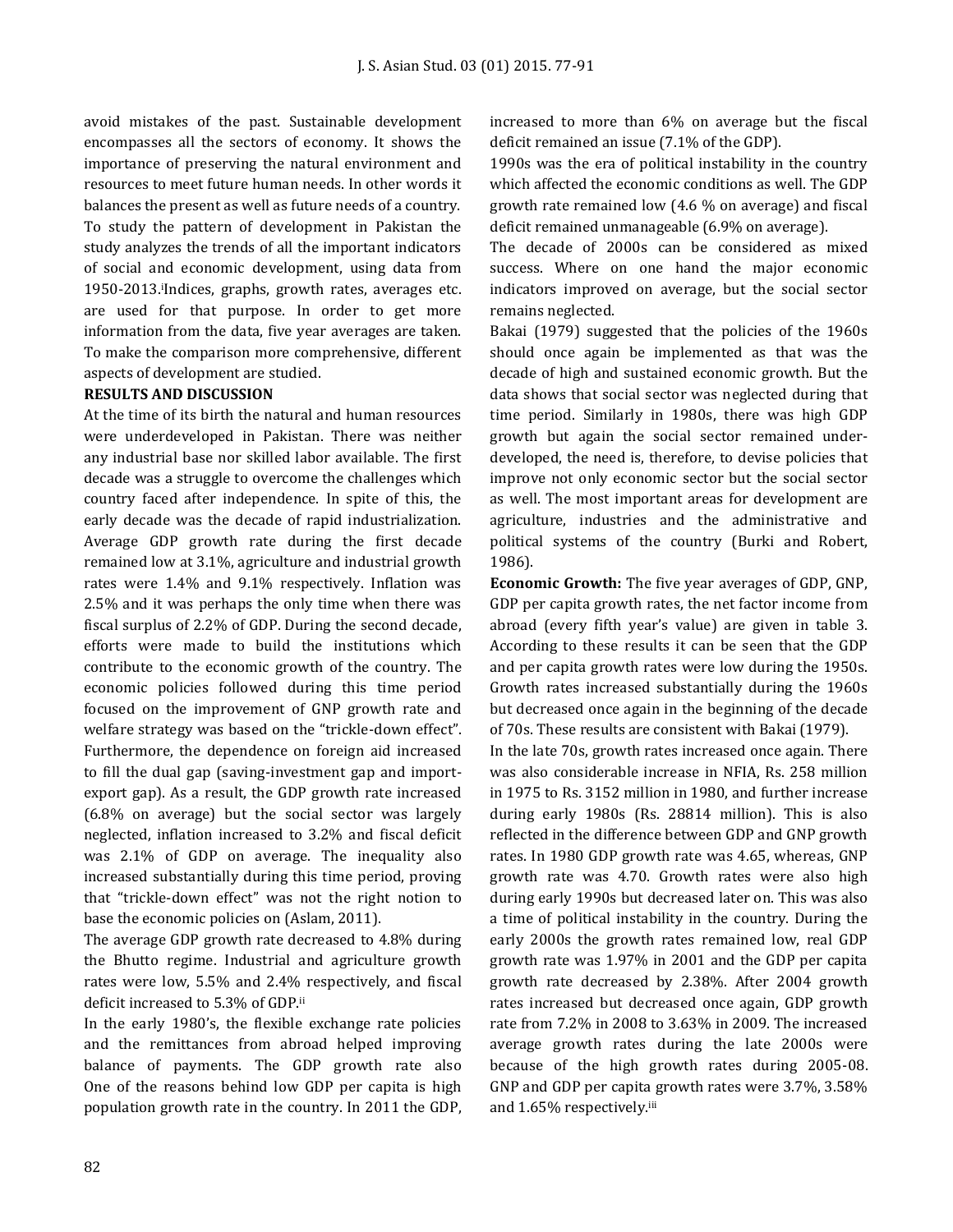| Year    | GDP  | GNP  | GDP/Capita |
|---------|------|------|------------|
| 1951-55 | 3.23 | 3.23 | 0.75       |
| 1956-60 | 3.08 | 3.08 | 0.7        |
| 1961-65 | 6.79 | 6.79 | 4.17       |
| 1966-70 | 6.66 | 6.66 | 3.9        |
| 1971-75 | 5.52 | 5.52 | 2.61       |
| 1976-80 | 4.65 | 4.7  | 1.39       |
| 1981-85 | 6.41 | 6.77 | 2.84       |
| 1986-90 | 6.43 | 6.15 | 3.01       |
| 1991-95 | 4.94 | 4.8  | 2.17       |
| 1996-00 | 4.02 | 3.98 | 1.37       |
| 2006-05 | 5.25 | 5.93 | 2.86       |
| 2006-10 | 5.56 | 5.83 | 3.68       |
| 2009-13 | 5.14 | 5.42 | 3.22       |

Table 3. Output Growth Rates of Pakistan Economy (5- Years Averages)

Source: Handbook of Statistics on Pakistan Economy, 2010, WDI Data Bank & Pakistan Economic Survey, 2012-13.

Sectoral growth rates were quite low during the 1950s. During the 1960s, the industrial and services sectors grew rapidly but the agriculture potential of the country remained untapped, as is shown by the data in table 4. There were droughts in 1970-71, 1971-72 and 1974-75.

A flood in 1973-74 and a major rust attack on wheat crop in 1977-78. In addition to this there was a mishap at Tarbela and public investment in Pak Steel Mill and port Qasim, which diverted the funds from public investment in agriculture and its growth rate decreased to 0.84% (1966-75). These factors were probably the reason because of which growth rates decreased in all sectors during late 70s. During the decades of 1980s and 1990s, there was marginal increase in the growth rates but they decreased again during 2000s as shown by the figure 1. Table 4. Share of Major Sectors in GDP (%)

| Table 4. Share of Major Sectors in GDF $(70)$ |       |        |                  |  |  |  |
|-----------------------------------------------|-------|--------|------------------|--|--|--|
| Year                                          | Agri. | Indus. | Ser. & Utilities |  |  |  |
| 1950                                          | 53.2  | 9.6    | 37.2             |  |  |  |
| 1955                                          | 48    | 13.4   | 38.6             |  |  |  |
| 1960                                          | 45.8  | 15.5   | 38.7             |  |  |  |
| 1965                                          | 39.7  | 20.7   | 39.6             |  |  |  |
| 1970                                          | 38.9  | 22.7   | 38.4             |  |  |  |
| 1975                                          | 32.7  | 23.5   | 43.8             |  |  |  |
| 1980                                          | 30.6  | 25.6   | 43.8             |  |  |  |
| 1985                                          | 27.4  | 23.4   | 49.2             |  |  |  |
| 1990                                          | 25.8  | 25.6   | 48.6             |  |  |  |
| 1995                                          | 24.9  | 25.8   | 49.3             |  |  |  |
| 2000                                          | 25.9  | 23.4   | 50.7             |  |  |  |
| 2005                                          | 22.4  | 26.3   | 51.3             |  |  |  |
| 2010                                          | 20.3  | 27.2   | 50.2             |  |  |  |
| 2011                                          | 20.9  | 25.8   | 53.3             |  |  |  |

Source: Handbook of Statistics on Pakistan Economy, 2010 & Pakistan Economic Survey 2011-12.



Figure 1. Sectoral Growth Rates (Average %).

Source: Handbook of Statistics on Pakistan Economy, 2010 & Pakistan Economic Survey 2011-12.

It also shows that the agricultural growth rates remain lowest than the other two sectors during all time periods. Services sector growth rates show lesser fluctuations and industrial growth rates are highest in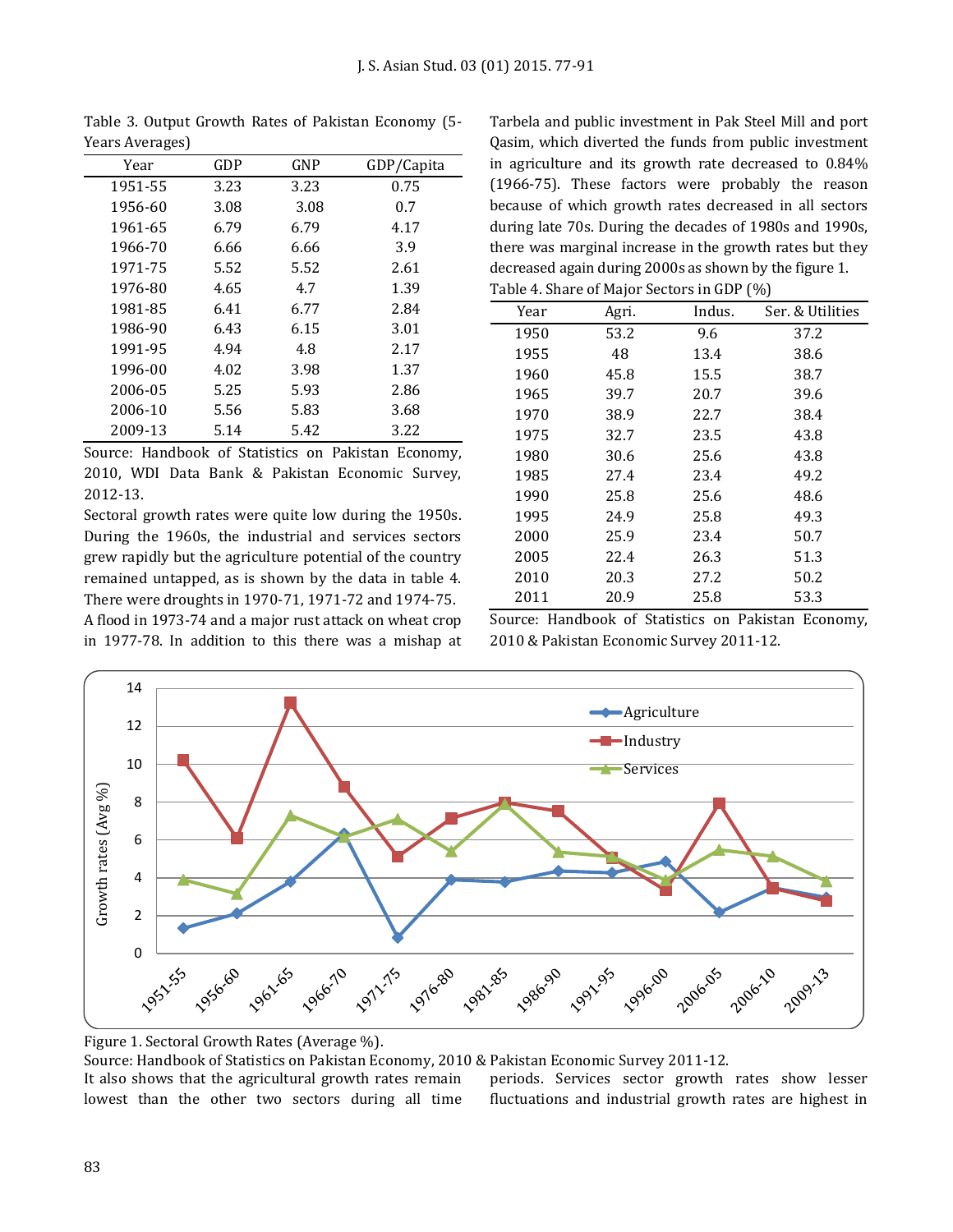the early 1950s and 1960s.

The share of agricultural sector in GDP is decreasing consistently, whereas, that of services sector is increasing as shown in table 4. The share of industrial sector has increased as well but not by much. In 1950 agriculture sector, was 53.2% of GDP and the services sector was only 37.2% of GDP but in 2011 services sector is 53.3% of GDP whereas agricultural sector is only 20.90% of GDP. Industrial sector was 9.6% of GDP in 1950 and now it comprises 25.80% of GDP. In other words Pakistan has shifted from agriculture sector economy to services sector economy.

The current method of calculating GDP and GNP does not include all the activities in the economy. Existence of informal economy renders these indicators insufficient to indicate true state of macroeconomic conditions Table 5. Financing Investment (% of GNP)

prevailing in the country. The informal or black economy is that part of the economy which is not monitored by the government and hence not taxed. Literature shows that black economy and tax evasion has been increasing in Pakistan since 1980s (Ahmed & Ahmed, 1995). More recent work shows a decline in informal economy during 2000s. According to an estimate currently 20% of economic transactions are taking place in informal sector (Arby, *et al.* (2010)).The role of informal economy is important and it must not be ignored while making inferences using traditional macroeconomic indicators.

**Savings and Investment**: Savings and investment are the two important factors which play a significant role in uplifting the economy. Unfortunately in Pakistan savings and investments have always remained low as shown by the table 5.

| rable 5.1 maneing investment (70 or and |                       |                      |                           |            |                     |                   |             |
|-----------------------------------------|-----------------------|----------------------|---------------------------|------------|---------------------|-------------------|-------------|
| Year                                    | Private<br>Investment | Public<br>Investment | Gross total<br>Investment | <b>FDI</b> | National<br>Savings | Public<br>Savings | <b>NERI</b> |
| 1966-70                                 | 9                     | 5.74                 | 12.14                     | 9.44       |                     |                   |             |
| 1971-75                                 | 6.09                  | 5.19                 | 12.67                     | 4.26       |                     |                   |             |
| 1976-80                                 | 5.32                  | 8.64                 | 18.16                     | 1.51       | 13.25               | 1.73              | 4.91        |
| 1981-85                                 | 7.59                  | 5.82                 | 18.96                     | 1.6        | 15.08               | 2.27              | 3.87        |
| 1986-90                                 | 8.55                  | 5.78                 | 19.8                      | 2.54       | 15.56               | 1.39              | 4.24        |
| 1991-95                                 | 10.42                 | 5.71                 | 21.64                     | 2.61       | 16.58               | 2.42              | 5.06        |
| 1996-00                                 | 10.21                 | 4.56                 | 19.15                     | 2.8        | 14.36               | 0.82              | 4.8         |
| 2001-05                                 | 11.94                 | 2.58                 | 18.22                     | 1.54       | 18.76               | 2.74              | $-0.98$     |
| 2006-10                                 | 14.28                 | 1.91                 | 20.99                     | 4.06       | 13.44               | 1.11              | 5.49        |
| 2009-13                                 | 10.32                 | 0.98                 | 14.98                     |            |                     |                   |             |

Source: Self calculated using data from various sources.

The private, public, gross and foreign direct investment in Pakistan as percentage of GNP (average %) are shown in table 5. It can be seen that in 1970s the private investment was decreasing. It decreased from 9% of GNP (1966-70) to 5.09% (1971-75) and then further decreased to 5.38% (1976-80). The average private investment is only 10.32% of the GNP (2009-13).

Public investment on the other hand has been decreasing since 1980s. On average it was only around 5% of GNP in 1970s, increased in late 70s to average of 8.64% of GNP but since then it has decreased and stands at only 0.98% of GNP.

According to data the gross total investment, although increasing, is still very low in Pakistan. It was around 12% of GNP in late 60s and early 70s, 18% in 80s, increased in early 90s but again decreased during the late 90s to an average of 18 to 19% of GNP. It has increased in late 2000s to an average of 20% of GNP, now it is 14.98% (2009-13).

The reason behind low investment rates is lack of sufficient domestic resource mobilization in the country and surmounting fiscal deficit. The national and domestic savings has always remained low in the country as shown in table 5. It can be seen that during the 70s the investment cannot be matched by the national savings and hence to finance it the dependence on external resource inflow increased. One of the reasons can be political instability and the separation of East Pakistan during early 70s but the most important factor was the nature of investment. During that time period most of the investment was done in housing, transport and agriculture sector (Bakai, 1979).National savings was 7.88% of GNP is the late 70s and it increased to only 11.38% of GNP in late 80s, which is still very low. On average the national savings is at maximum in 2005 at 17.82% of GNP but it still did not match with the standard of 20% of GNP in comparable economies. It has decreased again and it is 13.44% of GNP in 2010.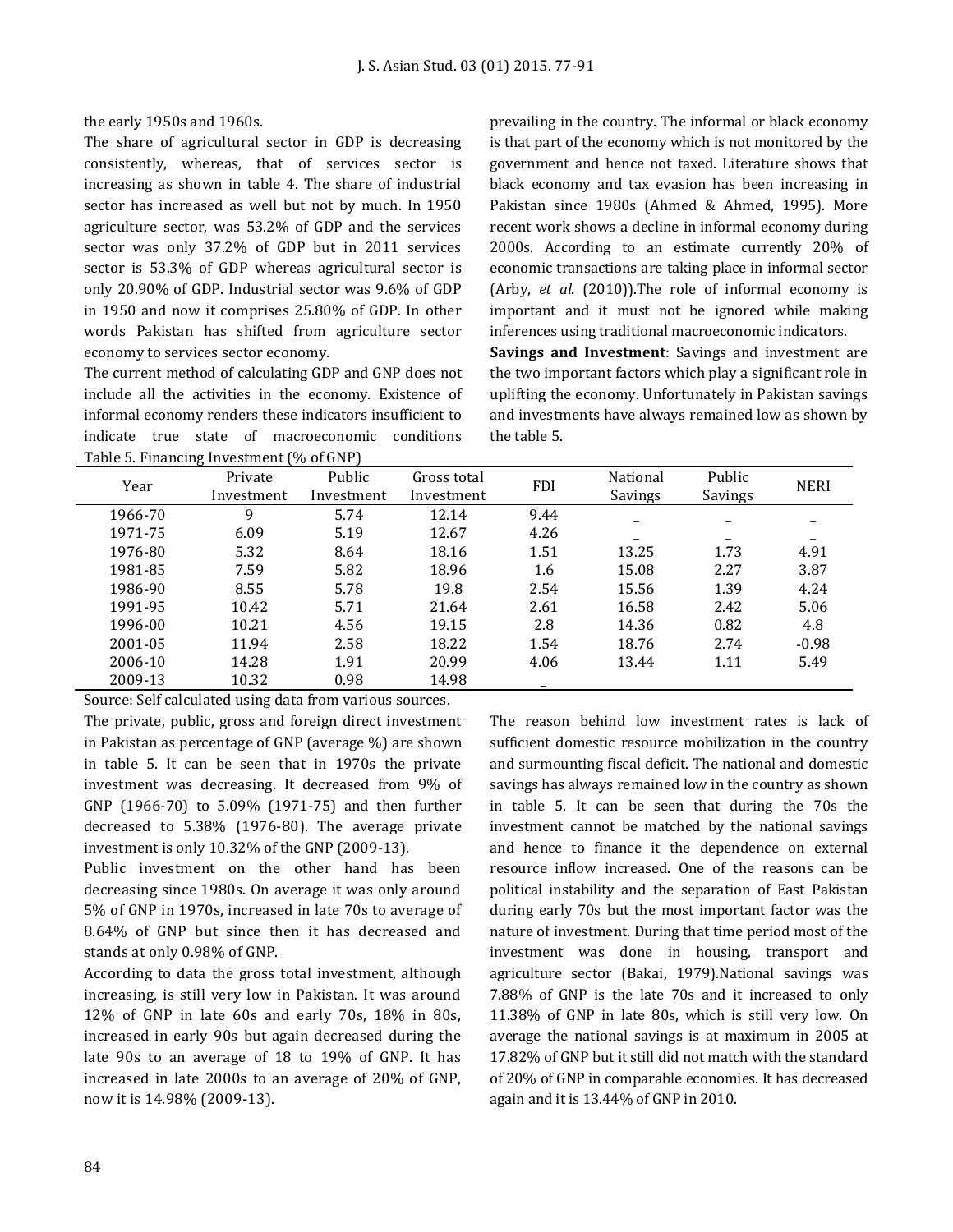The public savings as a percentage of GNP have always been very low, on average only 1-2% of the GNP. The net external resource inflow was 4.91% in 1976-80, it increased to 5.06% of GNP in 1991-95 and has stayed around 5 to 3% of GNP with the exception of 2001-05, when it was -0.98% of GNP. The reason is that for the years 2002, 2003 and 2004 the net external resource inflow is negative, showing that resource outflow is more than the inflow. Interestingly, these are the years for which national savings is at its maximum i.e. average of 18% of GNP. The external resource inflow is used to fill the gap between domestic savings and the investment. For year 2005, the domestic savings almost matches the investment. But for year 2010, the gap between investment and savings increases once again and so does the external resource inflow as show in the table 5. Two of the possible reasons, that have an effect on the savings rate, can be low real interest rate and lack or inefficiency of financial institutions. Some of the past studies show the evidence of both (Zaidi, 1999).

**Balance of Payment**: The balance of payment situation in Pakistan has not been very strong either.

Brief overview of the balance of payment since 1950 is given in the table 6. In 1950 the trade deficit was \$113.9 million and current deficit was \$98 million. In 1955 the trade account is surplus of \$53.7 million and current account deficit decreased to \$20 million. After that the trade and the current account deficits increased until 1970. By 1975 the trade deficit had increased to \$1057.4 million and current account deficit to \$1397 million. This situation worsened in 1980, when the trade deficit and current account deficit stood at \$2345.1 million and \$3036 million respectively.

In 1990 there is minor decrease in two deficits but in 1995 they increased once again. Similarly in 2002 the deficit is less than 1995 but increased in 2005 and increased further in 2010, when trade deficit is \$15163 million and current account deficit is \$3946 million.The persistence of deficit in Pakistan can be attributed largely to the foreign trade pattern of the country.

**Human Development**: The population of Pakistan was 33.74 million in  $1951$ <sup>iv</sup> and it has increased to almost five-folds to 184.35 million in 2013. Pakistan is the sixth most populous country of the world and currently the population growth rate is estimated to be 2.05%. The population growth rate of Pakistan increased to more than 3% in the 70s and 80s. It started declining in the 90s and was 1.77% in 2005. On the other hand the crude birth rate and the crude death rate have also decreased since 1950s. In the table 7 demographic profile of Pakistan is given. It includes rural and urban population since 1950, labor force as percentage of population, crude birth rate, crude death rate and population growth rate of Pakistan. From the table it can be seen that the crude death rate of Pakistan has decreased from 15 per 1000 (1965) to 7.3 per 1000 (2011), whereas, the crude birth rate has decreased from 42 per 1000 (1965) to 27.5 per 1000 (2011). The CBR has decreased faster after the 1990s while the CDR has been decreasing slowly since the 1960s.

| Table 6. Pakistan's Balance of Payments (Million Dollars). |                                  |            |
|------------------------------------------------------------|----------------------------------|------------|
|                                                            | $C_{\text{an}}$ : $\blacksquare$ | $\sqrt{2}$ |

| Year | Trade<br>Balance | Capital<br>Account<br>Balance | Current<br>Account<br>Balance |
|------|------------------|-------------------------------|-------------------------------|
| 1950 | $-113.9$         | 95                            | -98                           |
| 1955 | 53.7             | $-3$                          | $-20$                         |
| 1960 | $-129.8$         | $-25$                         | $-182$                        |
| 1965 | $-623.2$         | 381                           | $-633$                        |
| 1970 | $-383.7$         | 399                           | $-570$                        |
| 1975 | $-1057.4$        | 1049                          | $-1397$                       |
| 1980 | $-2345.1$        | 818                           | -3036                         |
| 1985 | $-3381.3$        | 294                           | -4367                         |
| 1990 | $-1922$          | 1775                          | $-4101$                       |
| 1995 | $-2224.9$        | 2476                          | -4921                         |
| 2000 | $-1691.8$        | $-4179$                       | -4206                         |
| 2005 | -6183.8          | 685                           | -1534                         |
| 2010 | $-15163$         | 178                           | -3946                         |
| 2013 | -11,264          | 180                           | $-1,028$                      |

Source: Handbook of Statistics on Pakistan Economy, 2010.

The labor force of the country and the rural and urban population is also shown in the table 7. The percentage of civilian labor force has decreased since the 1960s and that of non-civilian has increased until 2000s.

Standard of living, healthy life and access to education are the three dimensions which Human Development Index measured. It consists of Education Index, Health Index and Income Index. The Education Index is calculated using the mean years if schooling index andexpected years of schooling index. If a country has attained perfect education then the Education Index will be 1. Its value is 0.8 or greater for most of the developed nations. In Pakistan Education Index has increased from 0.211 (1980) to 0.386 (2011).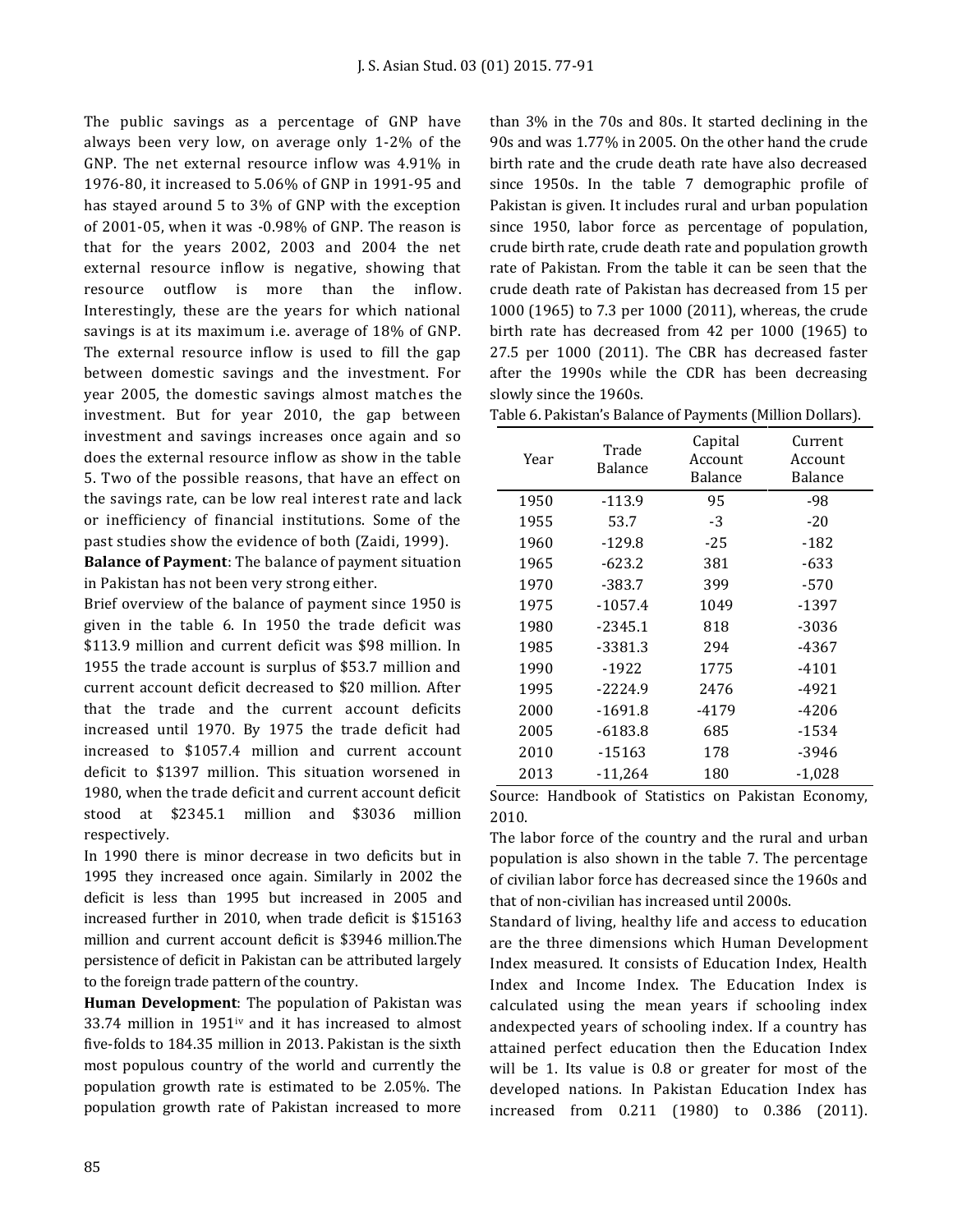Regardless of the improvement the value is still very low and there is a need to invest more in education. Education is one of the major components in Table 7. Pakistan's Demographic Profile.

determining the well being and quality of life. In 2011 the literacy rate was 58% in Pakistan, 69% for male and only 46% for female.<sup>v</sup>

| Year   |        | <b>Total Population (Million)</b> |               |       | Labor force $(\%$ of pop) |         |            | <b>CBR</b><br><b>CDR</b><br><b>NRI</b> |                 |  |
|--------|--------|-----------------------------------|---------------|-------|---------------------------|---------|------------|----------------------------------------|-----------------|--|
|        | Total  | Rural<br>(%)                      | Urban<br>(% ) | Total | Employed                  | Un-Emp. | $/000$ ppl | $/000$ ppl                             | CBR-<br>$CDR =$ |  |
| 1960   | 45.92  |                                   |               |       |                           |         |            |                                        |                 |  |
| 1965   | 51.99  |                                   |               | 33.76 | 33.28                     | 0.48    | 42.00      | 15.00                                  | 27.00           |  |
| 1970   | 59.38  |                                   |               | 30.34 | 29.88                     | 0.60    |            |                                        |                 |  |
| 1975   | 68.48  |                                   |               | 29.50 | 29.00                     | 0.50    |            |                                        |                 |  |
| 1981vi | 85.09  | 71.59                             | 28.41         | 27.57 | 26.72                     | 0.85    |            | 11.80                                  |                 |  |
| 1985   | 95.47  |                                   |               | 29.4  | 28.51                     | 0.90    | 43.30      | 11.50                                  | 31.50           |  |
| 1990   | 109.70 |                                   |               |       |                           |         | 40.60      | 10.60                                  | 30.00           |  |
| 1995   | 124.49 | 76.27                             | 23.73         | 27.46 | 25.98                     | 1.48    | 37.40      | 9.50                                   | 27.90           |  |
| 2000   | 139.96 | 66.90                             | 33.10         | 28.97 | 26.70                     | 2.27    | 25.00      | 8.00                                   | 17.00           |  |
| 2005   | 153.96 | 65.96                             | 34.04         |       |                           |         | 27.00      | 8.40                                   | 18.60           |  |
| 2010   | 173.51 | 63.66                             | 36.34         |       |                           |         | 28.4       | 7.3                                    | 21.10           |  |
| 2013   | 184.35 | 62.10                             | 37.90         |       |                           |         | 26.80      | 7.0                                    | 19.80           |  |

Source: 50 Years of Pakistan in Statistics, 1998 & Pakistan Economic survey, 2011-13.

Health Index is calculated using life expectancy at birth data represented in the form of an index. The Health Index score has improved from 0.523 (1970) to 0.717 (2011). The life expectancy is 65.99 (2011). Although there is an improvement in the index but it has been very slow because of the external factors which affect the opportunities of healthy life. Pollution and environmental hazards remain one of the major factors. For example, the massive floods in 2010 caused a significant decrease in the health and nutrition expenditures, from Rs. 79 billion (2010) to Rs. 42 billion (2011). Total health and nutrition expenditures for the year 2013 are estimated to be Rs. 79.46 billion.vii

Income Index represents GNI per capita (PPP) in the form of an index [\(http://hdr.undp.org/en/data/in](http://hdr.undp.org/en/data/indicators/)[dicators/\)](http://hdr.undp.org/en/data/indicators/). It measures the living standard. The Income Index has improved from 0.366 in 1980 to 0.464 in 2011. It does not account for the inequality in income. If the inequality is considered then for year 2011 there is 11.1% loss in the value of this index.

The Human Development Index of Pakistan is shown in table 8. Pakistan's HDI in 2011 was 0.504 and the ranking as 145 out of 187 countries. It has increased from 0.359 in 1980. It shows on average 1.1% annual increase.viiiAlthough the GDP growth rate and economic stability are very important but the quality of life is the most important indicator of progress. The HDI is a more comprehensive measure of well being than GDP. It takes into account three important dimensions of human development; healthy life, being educated and standard of living. In 2011 HDI was adjusted for inequality as well. For Pakistan the inequality-adjusted HDI is 0.346 (Human Development Report, 2011).It shows a loss of 31.4% in HDI score. It shows that if inequality is considered the situation becomes even more precarious as majority of the population is deprived of basic human needs such as access to health facilities and education.

**Infrastructure Development**: Infrastructure is one of the fundamental requirements for the smooth functioning of the economy. Transport infrastructure is required to move good from one place to another, within and across countries. Electricity is required in homes and industries. Hospitals and schools are required to provide people with access to knowledge and better health services. Similarly, effective sanitation and water is necessary for the betterment of health and living standards in other words infrastructure facilitates the working of all sectors of an economy (The Pakistan Infrastructure Report, 2011).

The availability of communication facilities per thousand people is shown in figure 2. In the 2000s there has been an increase in the mobile phone and internet services. In 2010, as seen in the figure 2, mobile phone subscribers increased tremendously. There was also substantial increase in the internet users but the telephone lines have decreased.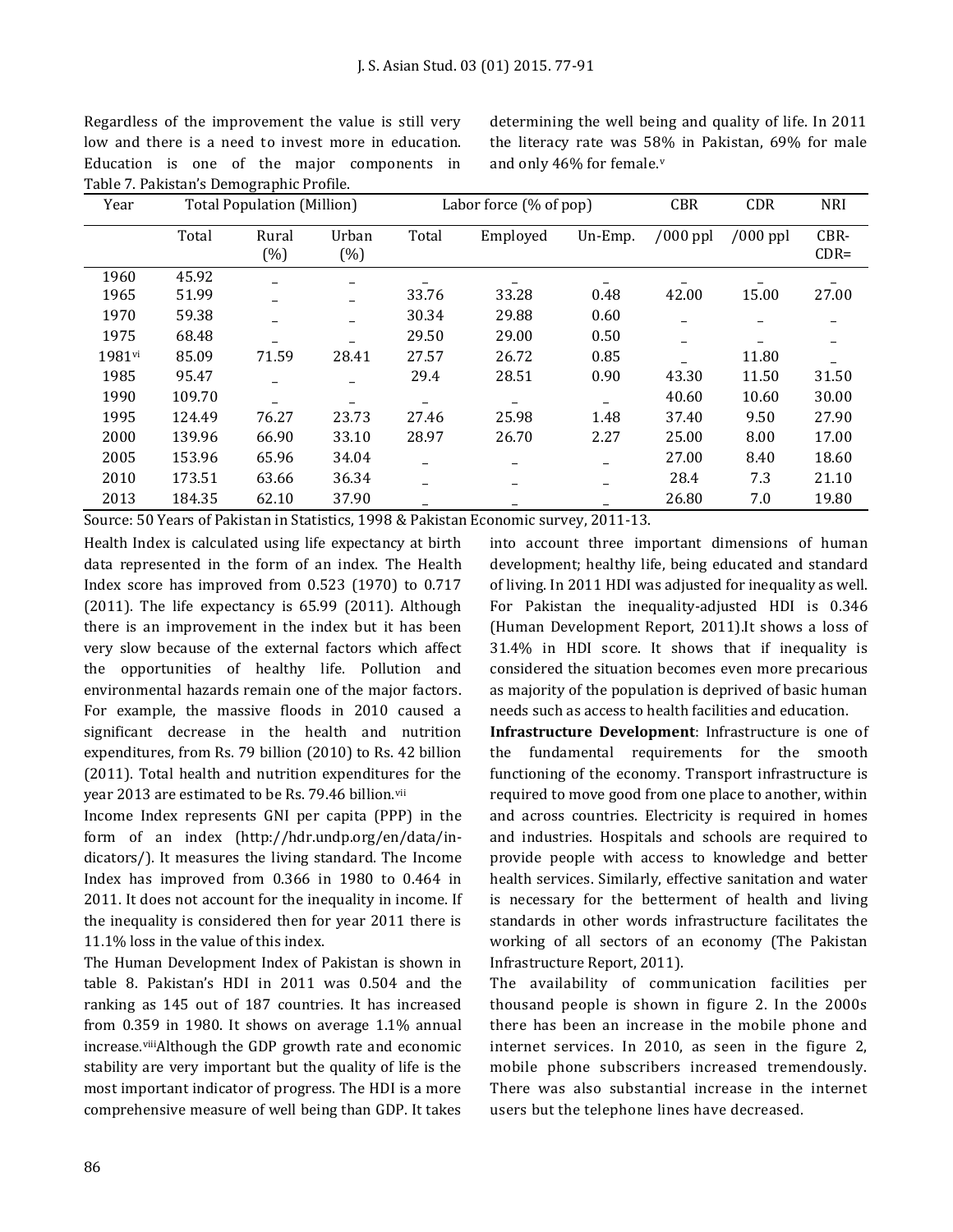

Figure 2. Telephone Lines, Mobile Phone Subscribers & Internet User (per 1000 ppl).

Source: 50 Years of Pakistan in Statistics, 1997-98 & Pakistan Economic Survey, 2010-11.

The total number of health establishments and educational institutions in Pakistan is given in the table 8. The health expenditure has only increased from 0.05% of GDP in 1950 to 0.54% of GDP in 2010 (Handbook of Statistics on Pakistan's Economy, 2010). It shows that the availability of health and education facilities in the country is very low. Health facilities fall under one of the most important determinants of development for Pakistan as it is still in the first stage of development (Jan, et al., 2012).

Insufficient energy supply is another hurdle in the development of the economy. It adversely affects the industrial sector and the effect of energy consumption and economic growth is well established in the literature, furthermore, it has been found that electricity consumption leads to economic growth, although the economic growth caused total energy consumption (Aqeel & Butt, 2001).

The five year average growth rates of electricity generation capacity and total generation are given in table 9. Even after taking 5-year averages the growth rates do not show much improvement. In the 50s the electricity generation capacity grew at 14% on average and the total electricity produced increased by 28.82%.

Table 8. Human Development.

| Year | Education | Health | Income | H.D.I. |
|------|-----------|--------|--------|--------|
|      | Index     | Index  | Index  |        |
| 1970 |           | 0.523  |        |        |
| 1980 | 0.211     | 0.597  | 0.366  | 0.359  |
| 1985 | 0.231     | 0.621  | 0.395  | 0.384  |
| 1990 | 0.241     | 0.642  | 0.411  | 0.399  |
| 1995 | 0.266     | 0.663  | 0.421  | 0.42   |
| 2000 | 0.288     | 0.68   | 0.423  | 0.436  |
| 2005 | 0.358     | 0.695  | 0.445  | 0.48   |
| 2006 | 0.358     | 0.698  | 0.45   | 0.483  |
| 2007 | 0.374     | 0.702  | 0.455  | 0.493  |
| 2008 | 0.378     | 0.705  | 0.455  | 0.495  |
| 2009 | 0.383     | 0.709  | 0.458  | 0.499  |
| 2010 | 0.386     | 0.713  | 0.462  | 0.503  |
| 2011 | 0.386     | 0.717  | 0.464  | 0.504  |

Source: http://hdr.undp.org.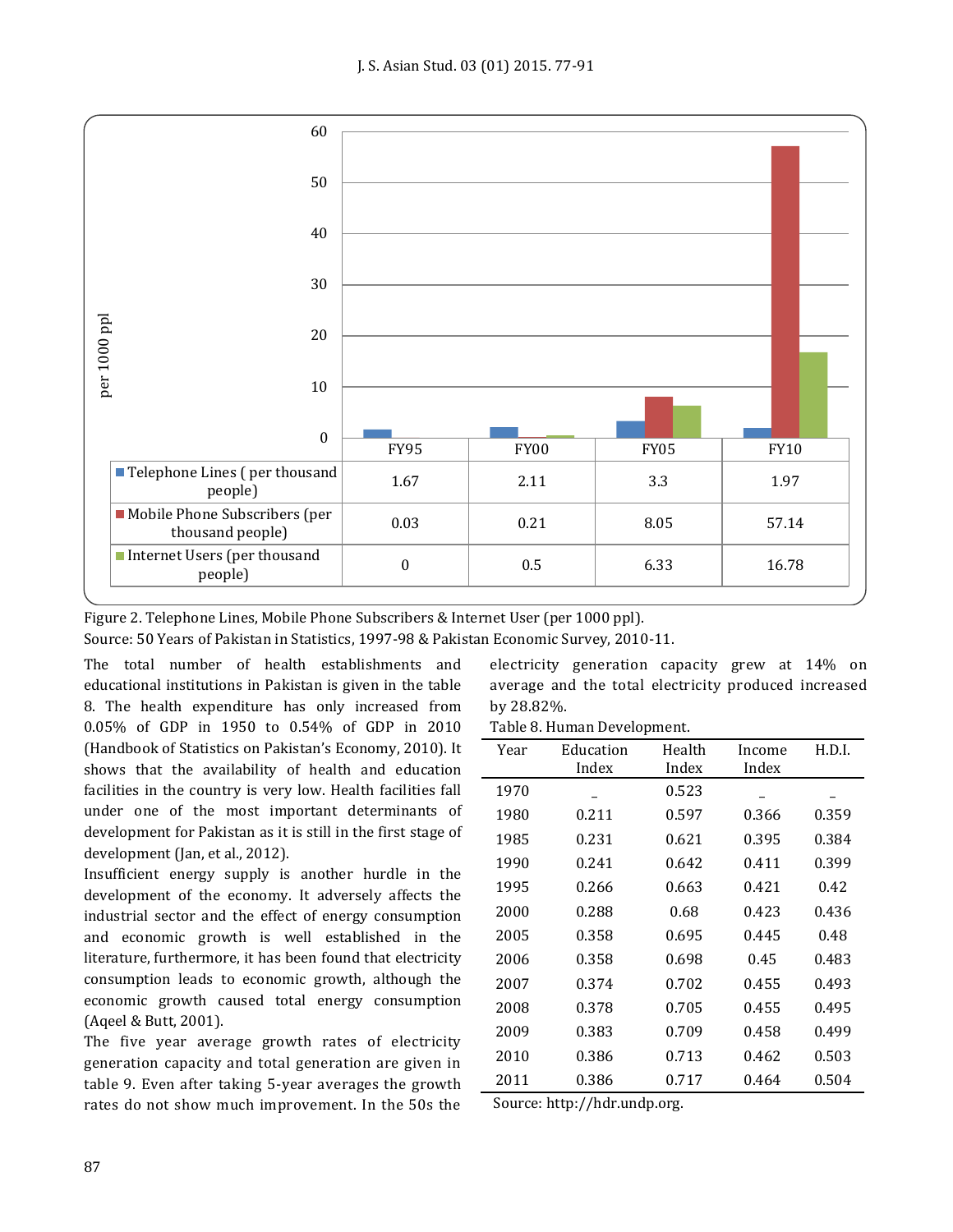The electricity generation capacity growth rate decreased in the late 50s and further decreased in the 60s, whereas the total electricity generation growth rate decreased in late 50s but increased again in the early 60s. After 1970 the growth rates of both electricity generation capacity and total electricity generated have been very low. In the late 2000s the electricity generation capacity and total generation have decreased and the average growth rates are only 3.09% and 2.75% (2010).

| Table 9. Educational institutes, Health Establishments, Transport and Electricity Generation Growth Rates (Average %). |  |
|------------------------------------------------------------------------------------------------------------------------|--|
|------------------------------------------------------------------------------------------------------------------------|--|

| Year | Educational<br>Inst. | Health<br>Estab. | Roads<br>(total) | Railways<br>(Route) | Air Traffic<br>(Flown) | Generation<br>Capacity | Total Generation |
|------|----------------------|------------------|------------------|---------------------|------------------------|------------------------|------------------|
| 1950 | 12136                | 1218             | 25303            | 8506                | 257                    |                        |                  |
| 1955 | 16625                | 1515             | 30735            | 8533                | 2721                   | 14.59                  | 28.82            |
| 1960 | 21210                | 1921             | 30854            | 8524                | 8458                   | 25.17                  | 13.07            |
| 1965 | 37330                | 2628             | 35008            | 8534                | 18905                  | 13.04                  | 24.43            |
| 1970 | 47396                | 2954             | 31673            | 8515                | 28646                  | 15.08                  | 14.36            |
| 1975 | 60105                | 4718             | 38632            | 8811                | 28183                  | 6.46                   | 7.49             |
| 1980 | 66573                | 5931             | 95660            | 8823                | 67456                  | 10.8                   | 9.33             |
| 1985 | 85447                | 7926             | 118471           | 8775                | 47562                  | 9.04                   | 9.79             |
| 1990 | 135455               | 10398            | 162345           | 8775                | 62330                  | 6.93                   | 9.99             |
| 1995 | 163375               | 10824            | 207645           | 8775                | 72339                  | 8.15                   | 6.77             |
| 2000 | 193364               | 11487            | 248340           | 7791                | 76212                  | 6.31                   | 3.66             |
| 2005 | 207306               | 12637            | 258214           | 7791                | 80699                  | 2.19                   | 6.7              |
| 2010 | 231692               | 12948            | 260760           | 7791                | 81588                  | 3.09                   | 2.75             |
| 2011 | 231052               | 12985            | 259463           | 7791                | 84898                  |                        |                  |

Source:50 Years of Pakistan in Statistics, 1997-98, Pakistan Economic Survey, 2011-12 and Handbook of Statistics on Pakistan Economy, 2010.

Transport facilities are just as important for the economic growth and human development. It facilitates the sustainable economic growth (Phang, 2003). There are many reasons for this, for example, the transportation infrastructure can be viewed as a direct input in the production process and sometimes as an unpaid factor of production, it can make other existing inputs more productive, for instant, well developed roads network can reduce the transportation cost by facilitating the transport of good to the markets in less time. It can also affect economic growth by influencing the aggregate demand and realizing the goal of providing people with access to education and health facilities. In addition to all this it can also attract resources from other region thus proving that transportation infrastructure is crucial for economic development (Pradhan &Bagchi, 2012).

The availability of roads, railways and air traffic transport facilities in Pakistan are also shown in table 9. The railways (route) has decreased since 1980s, whereas, the roads (lengths) and air traffic (flown 000) have increased since 1950s. The quality of these facilities cannot be determined from this data. It is also important that the roads networks and railway networks are well designed to make it more productive. **Environment:** One of the important dimensions of sustainable development is the environmental sustainability. The health concerns arise if there is inadequate pollution control. Similarly, availability of natural resources is important for the economic growth. It is important to preserve these resources and manage them to avoid costly shortages e.g. if surface water management is improved then water shortage can be mitigated. As the country is facing water scarcity, which is affecting agriculture sector as well as households' consumption, the achievement of sustainable development will be a challenge (Compendium of Environment, 2010). There is a need to manage the existing water sources in a way that will ensure sustainability.

Pakistan is among the countries with lowest forests area (ranking 113 among 140 countries) (Compendium of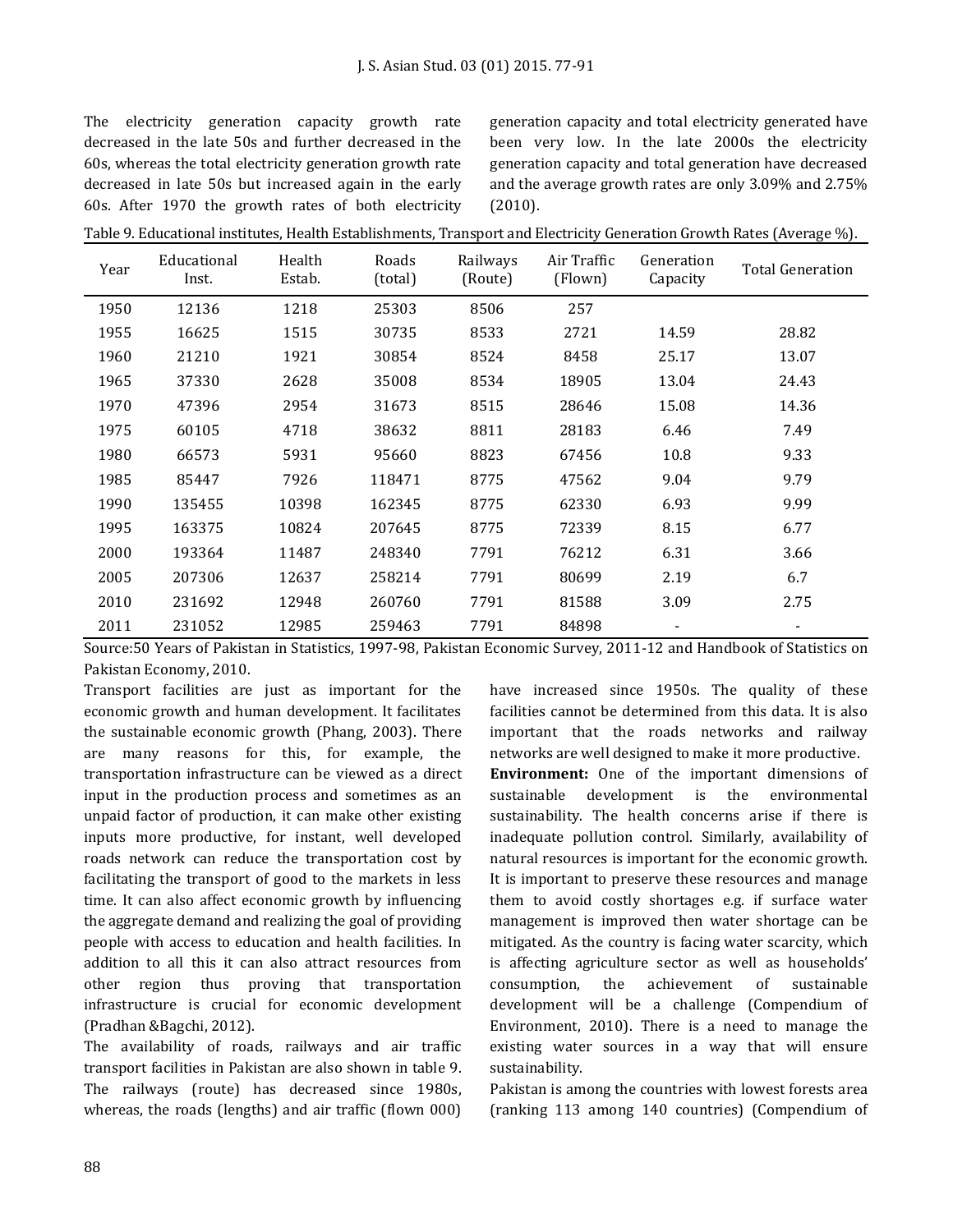Environment, 2010).The forest area is only 2.19% of the total land area (2010) as shown in table 10. Another environmental concern i.e. population density has increased almost four folds to 225.19 persons per sq. kilometer in 2010 from 54 persons per sq. kilometer in 1960. CO2 emission has also been increasing and was 0.86 in 2005. Natural resources rents as percentage of Table 10.Pakistan's Environment (Selective Variables).

GDP are also given in the table 10. In 1970 it was 0.80% of GDP, it increased in 70s and early 80s but decreased after that and was 3.37% of GDP in 1985. It decreased to 2.49% of GDP in 1995 after which it increased and was 7.85% of GDP in 2005 but has decreased since then, 3.92% (2005). Infrastructure development can improve the management of environmental resources.

| Year | Forest Area | Population. Density | CO2 Emission | Net Resources Rent (% GDP) |
|------|-------------|---------------------|--------------|----------------------------|
| 1960 |             | 54                  | 0.31         |                            |
| 1965 |             | 67.45               | 0.38         |                            |
| 1970 |             | 77.03               | 0.41         | 0.80                       |
| 1975 |             | 88.84               | 0.34         | 2.89                       |
| 1980 |             | 104.42              | 0.40         | 3.93                       |
| 1985 |             | 123.85              | 0.49         | 3.37                       |
| 1990 | 3.28        | 145.09              | 0.61         | 3.56                       |
| 1995 |             | 165.20              | 0.66         | 2.49                       |
| 2000 | 2.74        | 187.48              | 0.74         | 4.45                       |
| 2005 | 2.47        | 205.80              | 0.86         | 7.85                       |
| 2010 | 2.19        | 225.19              |              | 3.92                       |
| 2011 | 2.13        |                     |              |                            |

Source: World Development Indicators and Asian Development Bank, Database

Variables: Forest Area is as percentage of total land area, CO2 Emission is metric ton per capita emission.

## **CONCLUSION**

The economic growth and development experience of Pakistan since 1950s is analyzed and based on this analysis we can deduce that Pakistan has failed to achieve macroeconomic stability and prosperity, especially in regard of building physical and human capital. The economy has shifted from agricultural to services sector economy with 57.7% share in the GDP. The agricultural growth rate has remained low, only around 3% on average in 2000s. This indicates that there is a need for agricultural reforms so that the country can tap into its potential. Another reason to focus on this sector is that most of Pakistan's exports include agricultural commodities and it is seen that the trade deficit is one of the main contributor to overall budget deficit. The terms of trade of Pakistan are deteriorating. Another constraint on agriculture growth rate is the availability of water resources. There is a need for surface water management infrastructure to avoid shortages.

Industrial growth has also been slow since 1970s. It is only around 5% on average in recent years. There is insufficient energy supply and low investment which has been a hindrance in achieving high growth rates. Low savings rate, unmanageable budget deficit and lack of domestic resource mobilization are among few of the difficulties the country is facing. Due to this Pakistan has failed to sustain economic growth. As shown in the table 3 the GDP growth rate has structural breaks with periods of high growth rate of 6% or more and low growth of rate 2% or less. Same trend can be seen in the growth rate of GDP per Capita. The literature review revealed that among the variables which sustain economic growth, domestic savings, export growth and degree of equality of income distribution are also influential.<sup>ix</sup> Considering this we can see from above discussion that the persisting low domestic savings, increasing trade deficit and inequality of income distribution has contributed to the unsustainability of economic growth in the country.

In addition to this the human development has also been unsatisfactory. The increasing population and the lack of proper resource management have resulted in unaffordable increase in energy consumption and degradation of environment. The insufficiency of financial resources has caused low investment in human capital in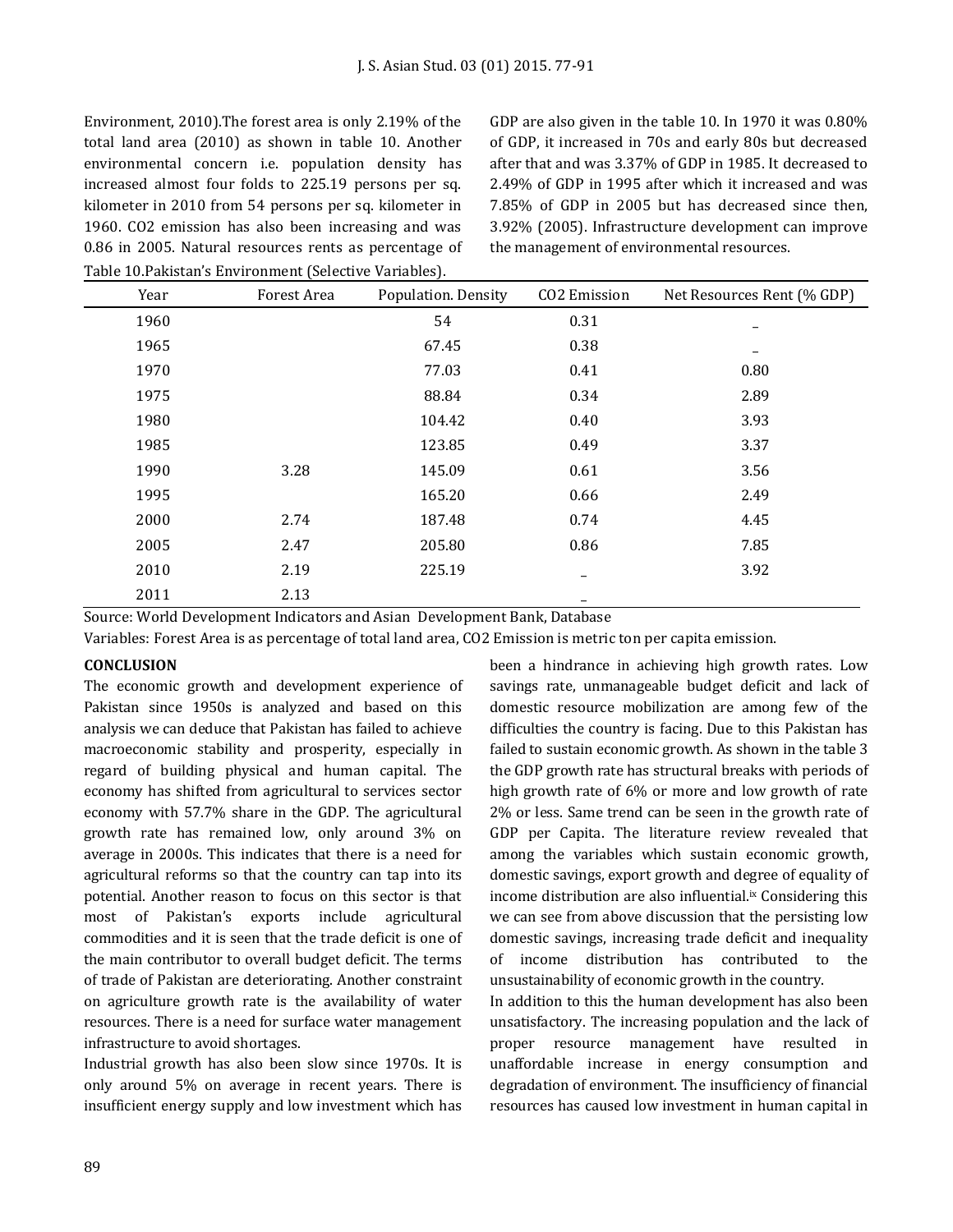the form of education and health. The HDI is only 0.504, showing that the living standards are low in Pakistan. There is insufficiency of sanitation system and water supply system in the country. In addition, the decreasing forest area and increasing CO2 emission and population density also pose serious environmental issues.

The literature reveals that the most important determinants of a country's prosperity are physical and human capital, trade openness, macroeconomic stability, technological progress, institutions and geography (Chani*et al.,* 2011). To achieve sustainable development Pakistan has to improve both economic and social infrastructure so that some of the major issues facing by the country can be tackled including human capital in the form of health and education, insufficient energy supply, low agriculture growth rate, deteriorating terms of trade, budget deficit and environmental degradation e.g. deforestation, pollution and water scarcity etc. The areas which have growth potential include agriculture and human resources. Resources should be utilized in a way to achieve efficiency in potential areas of the economy.

#### **REFERENCES**

- Ahmed, M., & Ahmed. M.Q. (1995). 'Estimation of Black Economy of Pakistan through the Monetary Approach'. *The Pakistan Development Review,*  791-807.
- Ahmed, W., & Khan, S.U. (2010). 'A Note on Sustainable Economic Growth in Pakistan'. *SBP Research Bulletin*, 81-89.
- Alam, S., Fatima, A., & Butt, M.S. (2007). 'Sustainable Development in Pakistan in the Context of Energy Consumption Demand and Environmental Degradation'. *Journal of Asian Economics*, 825-837.
- Anderson, T., & Huggins, L.E. (2003). *Economic Growth-The Essence of Sustainable Development.* Retrieved from http://wwwhoover.stanford.edu/pubaffairs/we/2003/ande rson11.html
- Aqeel, A., & Butt, M. (2001). 'The Relationship Between Energy Consumption and Economic Growth in Pakistan'. *Asia-Pasific Development Journal* .
- Arby, M.F., Malik, M.J. & Hanif, M.N. (2010). *The Size of Informal Economy is Pakistan.* SBP.
- Aslam, M. (2010). *Pakistan Economy in Retrospect 1947- 2010.* Lahore: Ferozsons (Pvt.) Ltd.
- Bakai, M. (1979). 'Pakistan's Pattern of Development and Prospects'. *Pakistan Economic and Social*

*Review* , 1-62.

- Berg, A., Ostry, J.D. & Zettelmeyer, J. (2012). 'What Makes Growth Sustained?' *Journal of Development Economics*, *Elsevier,* 149-166.
- Brundtland Commission. (1987). *Our Common Future.* Oxford and New York: Oxford University Press.
- Chani, M.I., Pervaiz, Z., Jan, S.A., Ali, A. & Chaudhary, A.R. (2011). 'Poverty, Inflation and Economic Growth: Empirical Evidence from Pakistan'. *World Applied Sciences J.,* 1058-1063.
- Cistulli, V. (2002). *Environment in Decentralized Development: Economic and Institutional Issues.* Food and Agriculture Organization of the United Nations Rome.
- Environmental Performance Index & Pilot Trend Environmental Performance Index. *Summary for Policy Makers*. Retrieved from [http://www.epi.yale.edu.](http://www.epi.yale.edu/)
- GAIN Index. *Global Adaption Institute*, Retrieved (2011), fro[mhttp://gain.org/](http://gain.org/)
- Goodland, R. (1995). 'The Concept of Environmental Sustainability'. *Annual Review of Ecological Systems*, 1-24.

Human Development Reports, UNDP.

- Hussain, A. (2009). Pakistan's Economy in Historical Perspective: Growth, Power and Poverty. *Pakistan: The Struggle Within,* 34-78.
- Hussain, A. (1998). *Sustainable Development in Pakistan*. The National Seminar of Self-Reliance, Pakistan Institute of National Affairs (PINA) Lahore.
- Husain, I. (2010). 'Pakistan's Growth Experience 1947- 2007'. *Business Review*, 11-33.
- Hyder, A., Khawaja, I. & Qayyum, A. (2008).Growth Diagnostics in Pakistan.*European Journal of Scientific Research,* 433-45.
- IUCN, UNEP & WWF (1991). *Caring for the Earth.*IUCN, Gland, Switzerland.
- Iqbal, Z. & Zahid, G. (1998). 'Macroeconomic Determinants of economic Growth in Pakistan'. *The Pakistan Development Review*, 125-148.
- Laporte, R. & Burki, S.J. (1986). *Pakistan's Development Priorities-Choices for the Future.* Oxford University Press.
- McCartney, M. (2011). 'Pakistan, Growth, Dependency, and Crisis'. *The Lahore Journal of Economics*, 71-94.
- Nourry, M. (2008). 'Measuring Sustainable Development: Some Empirical Evidence for France from Eight Alternative Indicators'. *Ecological Development,*